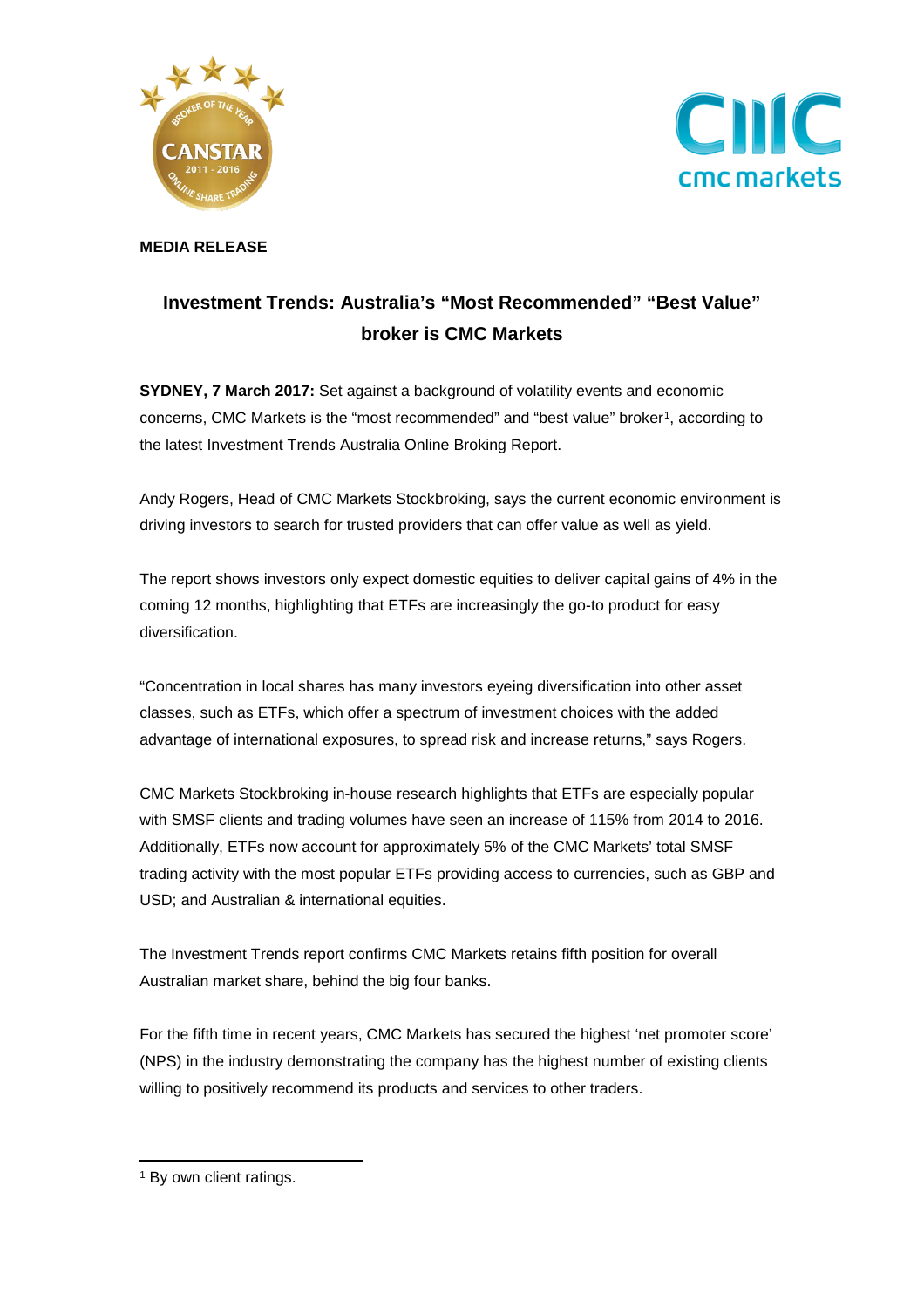



"The 'net promoter score' is a key barometer for customer satisfaction and regaining 'Australia's most recommended stockbroker' highlights CMC Markets' continued focus on customer service excellence and investment in innovative trading technology is paying dividends," says Rogers.

"In particular, rewarding frequent traders is at the heart of our Frequent Trader Program, which aims to offer the best possible value, cutting edge tools and technology and service to this group. I am pleased our offering is meeting these very specific market needs," concluded Rogers.

The new report identified the size of the Australian market remained steady at 605,000, yet saw a record number of new investors join.

Rogers says, "Significant political events such as the USA election of President Trump and his ongoing campaign messages around tax reform, deregulation and investment in infrastructure has had a significant effect on global markets. One could draw a parallel between these new market conditions and new Australian investors coming into the market to realise trading opportunities."

## **Notes to Editors**

- Findings come from the latest Investment Trends 2016 second half Australia Online Broking Report, based on a survey of over 13,000 investors and traders.
- Since 2011 [CMC Markets Stockbroking](http://www.cmcmarkets.com.au/en/pro-platform) has secured CANSTAR's national award for 'Outstanding Value Online Share Trading', and CANSTAR's five star rating for each investor category (casual investor, active investor and trader), since 2014.
- Dedicated to quality, innovation and customer service, in 2015 CMC Markets was recognised as an ABA100 Winner for Service Excellence in The Australian Business Awards 2015.
- In 2016 [CMC Markets](http://www.cmcmarkets.com.au/) Stockbroking was recognised as an ABA100 Winner in The Australian Business Awards 2016 for Business Innovation.